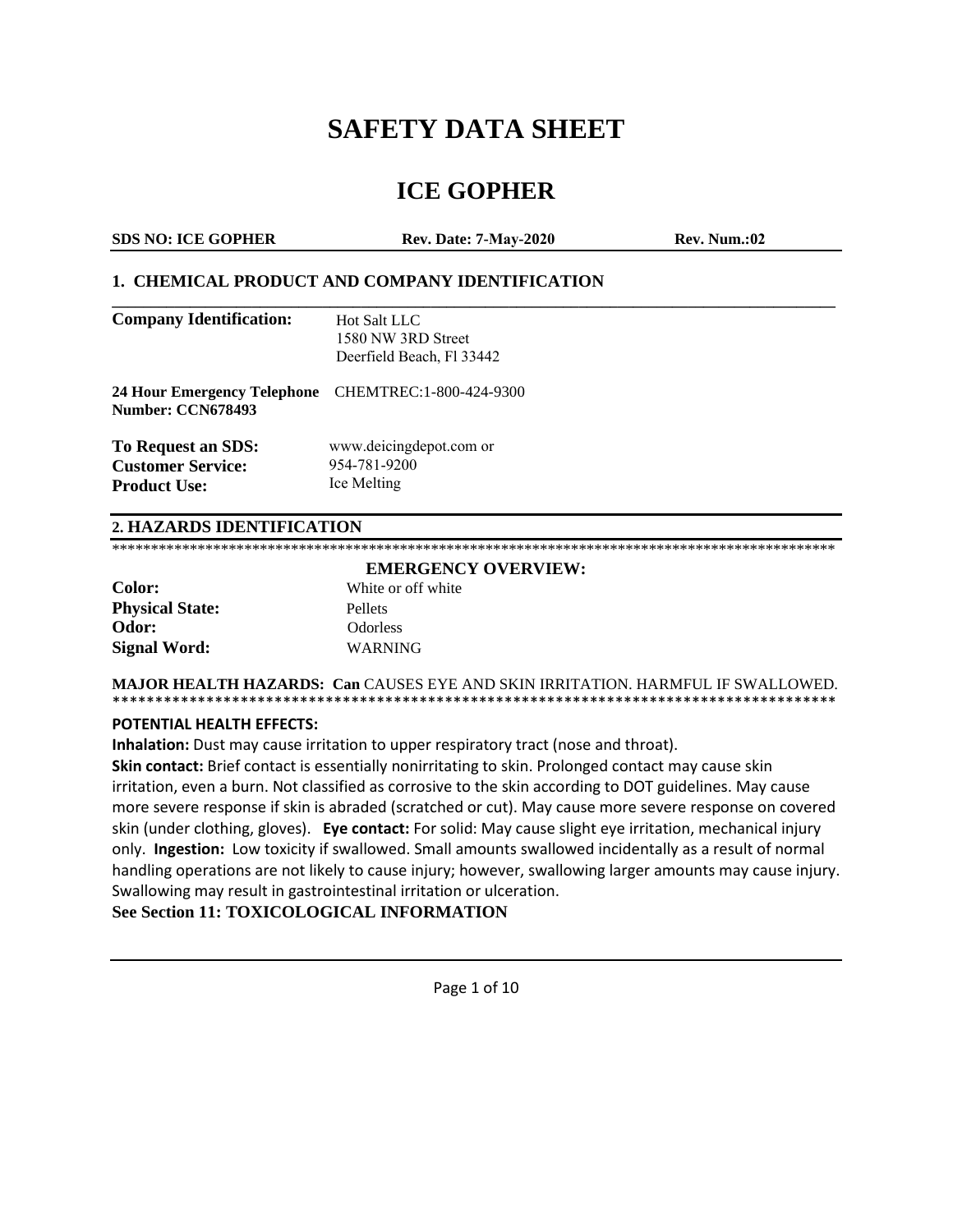#### **SDS NO: ICE GOPHER**

**Rev. Dae: 17-May-2020 Rev. Num.:02**

#### **3. COMPOSITION/INFORMATION ON INGREDIENT**

| <b>Component</b>        | $\frac{0}{0}$ | <b>CAS Number</b> |
|-------------------------|---------------|-------------------|
| Sodium chloride         | $>85 - 90$    | 10043-52-4        |
| <b>Calcium Chloride</b> | $> 2 - < 7$   | 10043-52-4        |
|                         |               |                   |
|                         |               |                   |
|                         |               |                   |

#### **4. FIRST AID MEASURES**

**INHALATION:** Move person to fresh air; if effects occur, consult a physician.

**SKIN CONTACT:** Wash off immediately with plenty of water.

**EYE CONTACT:** Immediately flush with plenty of water. After initial flushing, remove any contact lenses and continue flushing for at least 15 minutes. If effects occur, consult a physician, preferably an ophthalmologist. May cause injury due to mechanical action.

**INGESTION:** If swallowed, do not induce vomiting. Give one cup (8 ounces or 240 ml) of water or milk if available and transport to a medical facility. Never give anything by mouth to an unconscious or convulsive person.

**Protection of First-Aiders:** If potential for exposure exists refer to Section 8 for specific personal protective equipment.

**Notes to Physician:** Due to irritant properties, swallowing may result in burns/ulceration of mouth, stomach and lower gastrointestinal tract with subsequent stricture. Aspiration of vomitus may cause lung injury. Suggest endotracheal/esophageal control if lavage is done. If burn is present, treat as any thermal burn, after decontamination. No specific antidote. Treatment of exposure should be directed at the control of symptoms and the clinical condition of the patient.

### **5. FIRE-FIGHTING MEASURES**

Fire Hazard: This material does not burn

**Extinguishing Media:** Use extinguishing agents appropriate for surrounding fire.

**Fire Fighting:** Keep unnecessary people away, isolate hazard area and deny entry. This material does not burn. Fight fire for other material that is burning. Water should be applied in large quantities as fine spray. Wear NIOSH approved positive-pressure self-contained breathing apparatus operated in pressure demand mode. Wear protective fire fighting clothing (includes firefighting helmet, coat, trousers, boots, and gloves). Avoid contact with this material during fire fighting operations. If contact is likely, change to full chemical resistant fire fighting clothing with self-contained breathing apparatus. If this is not available, wear full chemical resistant clothing with self-contained breathing apparatus and fight fire from a remote location. For protective equipment in post-fire or non-fire clean-up situations, refer to the relevant sections.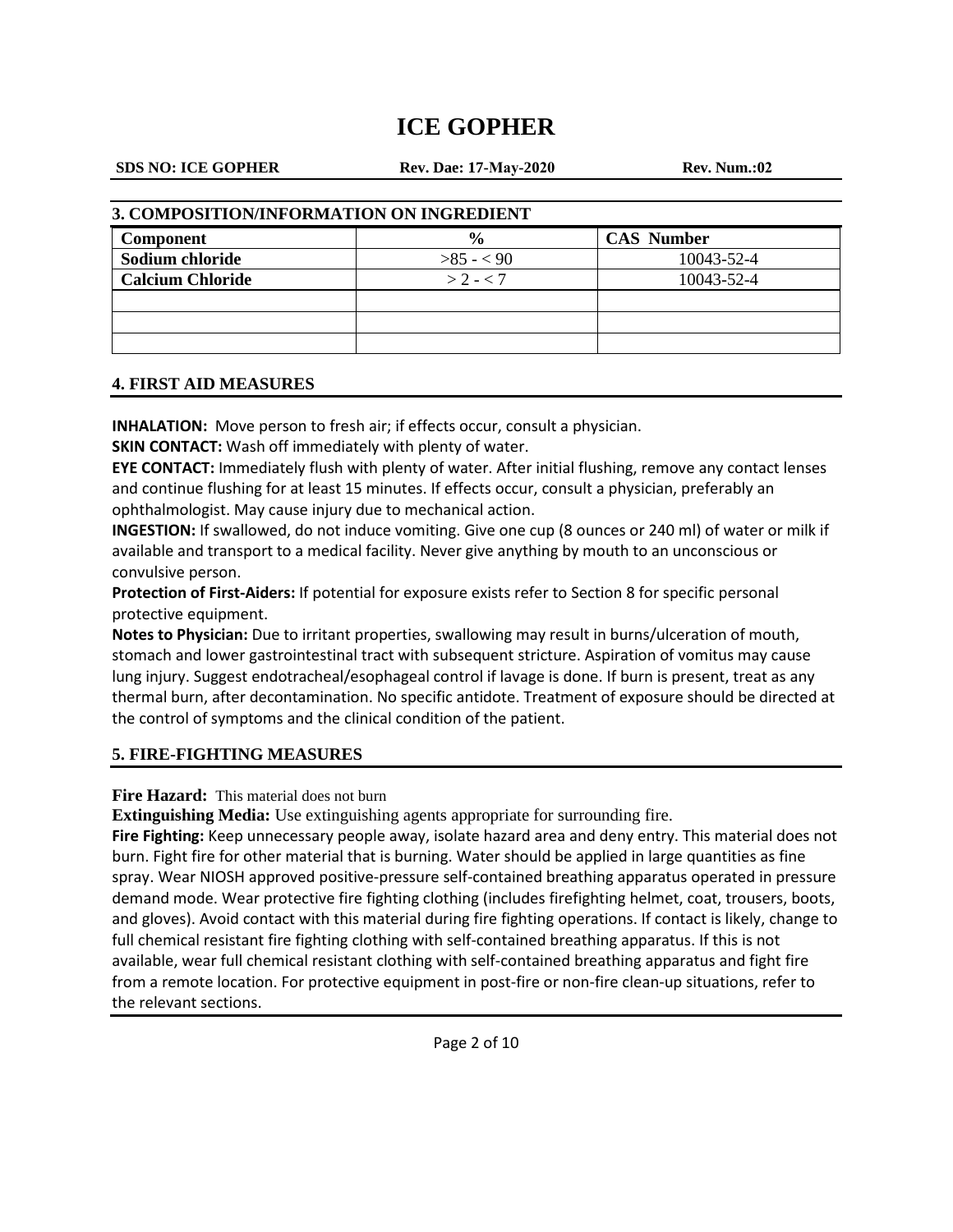**SDS NO: ICE GOPHER**

**Rev. Date: 7-May-2020 Rev. Num.:02**

**Lower Flammability Level (air):** Not applicable **Upper Flammability Level (air):** Not applicable **Flash point:** Not applicable **Autoignition Temperature:** Not applicable

### **6. ACCIDENTAL RELEASE MEASURES**

**Occupational Release:** Small and large spills: Contain spilled material if possible. Collect in suitable and properly labeled containers. Flush residue with plenty of water. See Section 13, Disposal Considerations, for additional information.

**Personal Precautions:** Isolate area. Keep unnecessary and unprotected personnel from entering the area. Use appropriate safety equipment. For additional information, refer to Section 8, Exposure Controls and Personal Protection. Refer to Section 7, Handling, for additional precautionary measures. **Environmental Precautions:** Prevent from entering into soil, ditches, sewers, waterways and/or groundwater. See Section 12, Ecological Information.

### **7. HANDLING AND STORAGE**

**Storage Conditions:** Store in a dry place. Protect from atmospheric moisture.

**Handling Procedures:** Heat developed during diluting or dissolving is very high. Use cool water when diluting or dissolving (temperature less than 80°F, 27°C). Avoid contact with eyes, skin, and clothing. Do not swallow. Wash thoroughly after handling. Keep container tightly closed. See Section 8, EXPOSURE CONTROLS AND PERSONAL PROTECTION.

### **8. EXPOSURE CONTROLS / PERSONAL PROTECTION**

#### **Regulatory Exposure limit(s):** As listed below

| Component           | <b>OSHA Final PEL TWA</b> | <b>OSHA Final PEL STEL</b> | <b>OSHA Final PEL Ceiling</b> |
|---------------------|---------------------------|----------------------------|-------------------------------|
| Particulates not    | TWA 15 mg/m3 (total)      |                            |                               |
| otherwise regulated | TWA 5 $mg/m3$             |                            |                               |
|                     | (respirable)              |                            |                               |
|                     |                           |                            |                               |

**OEL: Occupational Exposure Limit; OSHA: United States Occupational Safety and Health Administration; PEL: Permissible Exposure Limit; TWA: Time Weighted Average; STEL: Short Term Exposure Limit**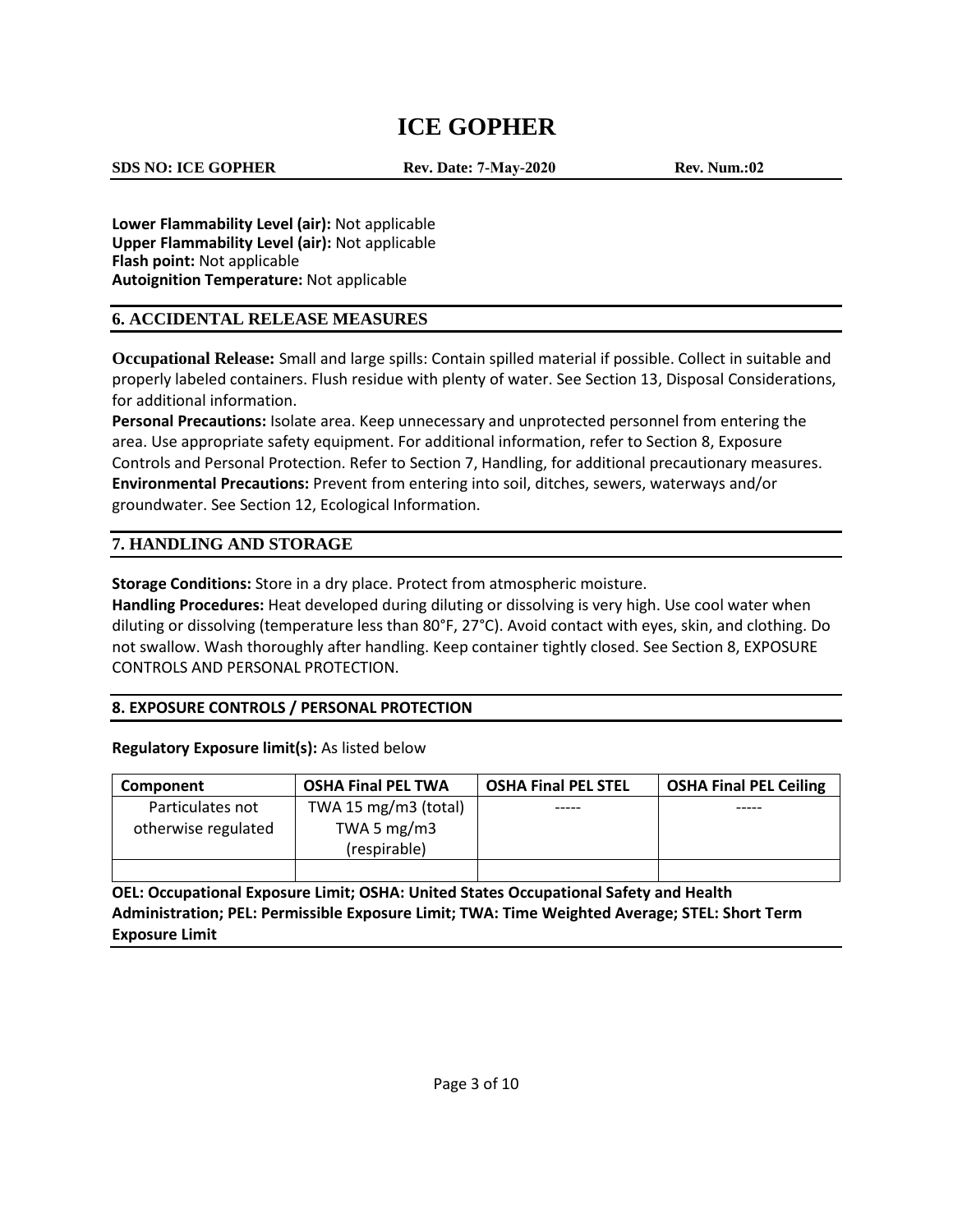**SDS NO: ICE GOPHER**

**Rev. Date 17-May-2020 Rev. Num.:02**

**Non-Regulatory Exposure limit(s):** As listed below

| Component | <b>CAS</b>    | <b>ACGIH</b> | <b>ACGIH</b> | <b>ACGIH</b>   | <b>OSHA TWA</b> | <b>OSHA</b> | <b>OSHA</b>    |
|-----------|---------------|--------------|--------------|----------------|-----------------|-------------|----------------|
|           | <b>NUMBER</b> | <b>TWA</b>   | <b>STEL</b>  | <b>CEILING</b> | (VACATED)       | <b>STEL</b> | <b>CEILING</b> |
|           |               |              |              |                |                 | (VACATED)   | (VACATED)      |
| Particles | Not           | TWA 10       |              |                |                 |             |                |
| Not       | Assigned      | mg/m3        |              |                |                 |             |                |
| Otherwise |               | (inhalable)  |              |                |                 |             |                |
| Specified |               | TWA3         |              |                |                 |             |                |
| (PNOS)    |               | mg/m3        |              |                |                 |             |                |
|           |               | (respirable) |              |                |                 |             |                |
|           |               |              |              |                |                 |             |                |

**- The Non-Regulatory United States Occupational Safety and Health Administration (OSHA) limits shown in the table are the Vacated 1989 PEL's (vacated by 58 FR 35338, June 30, 1993).**

**- The American Conference of Governmental Industrial Hygienists (ACGIH) is a voluntary organization of professional industrial hygiene personnel in government or educational institutions in the United States. The ACGIH develops and publishes recommended occupational exposure limits each year called Threshold Limit Values (TLVs) for hundreds of chemicals, physical agents, and biological exposure indices.**

**Additional Advice:** Ingestion: Use good personal hygiene. Do not consume or store food in the work area. Wash hands before smoking or eating.

**ENGINEERING CONTROLS:** Use local exhaust ventilation, or other engineering controls to maintain airborne levels below exposure limit requirements or guidelines. If there are no applicable exposure limit requirements or guidelines, general ventilation should be sufficient for most operations. Local exhaust ventilation may be necessary for some operations.

### **PERSONAL PROTECTIVE EQUIPMENT:**

**Eye Protection:** Wear safety glasses with side-shields. For dusty operations or when handling solutions of the material, wear chemical goggles.

**Skin and Body Protection:** Wear clean, body-covering clothing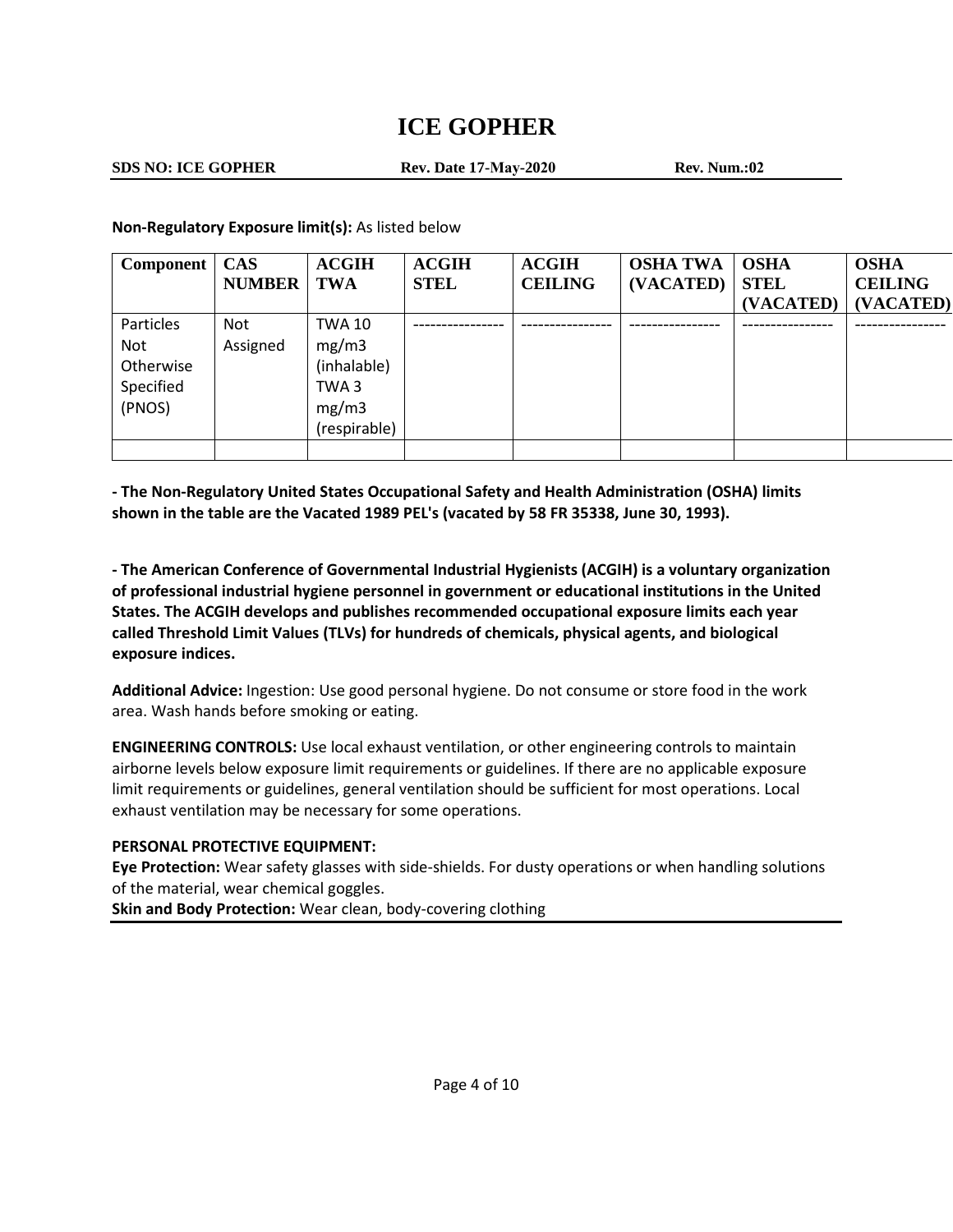#### **SDS NO: ICE GOPHER Rev. Date: 7-May-2020 Rev. Num.:02**

**Hand Protection:** Use gloves chemically resistant to this material. If hands are cut or scratched, use gloves chemically resistant to this material even for brief exposures. Examples of preferred glove barrier materials include: Neoprene, Polyvinyl chloride ("PVC" or "vinyl"), Nitrile/butadiene rubber ("nitrile" or "NBR"). NOTICE: The selection of a specific glove for a particular application and duration of use in a workplace should also take into account all relevant workplace factors such as, but not limited to: Other chemicals which may be handled, physical requirements (cut/puncture protection, dexterity, thermal protection), potential body reactions to glove materials, as well as the instructions/specifications provided by the glove supplier.

**Respiratory Protection:** Respiratory protection should be worn when there is a potential to exceed the exposure limit requirements or guidelines. If there are no applicable exposure limit requirements or guidelines, wear respiratory protection when adverse effects, such as respiratory irritation or discomfort have been experienced, or where indicated by your risk assessment process. In dusty or misty atmospheres, use an approved particulate respirator. The following should be effective types of airpurifying respirators: High efficiency particulate air (HEPA) N95. A respiratory protection program that meets 29 CFR 1910.134 must be followed whenever workplace conditions warrant use of a respirator.

#### **9. PHYSICAL AND CHEMICAL PROPERTIES**

**Physical State**: Pellets **Color:** Green **Odor:** Odorless **Freezing Point/Range:** Not applicable to solids **Melting Point/Range:** 772 °C (1,422 °F) Literature Approximately **Decomposition Temperature:** Not applicable **Vapor Pressure:** Literature negligible at ambient temperature **Vapor Density (air=1):** Not applicable **Specific Gravity (water=1):** Not applicable to solids **Bulk Density:** 58 - 66 lb/ft3 Estimated **Water Solubility:** Readily soluble **pH:** Not applicable to solids **Flash point:** Not applicable **Lower Flammability Level (air):** Not applicable **Upper Flammability Level (air):** Not applicable **Autoignition Temperature:** Not applicable **Hygroscopic:** Yes

#### **10. STABILITY AND REACTIVITY**

**Reactivity/ Stability:** Stable. Hygroscopic. **Conditions to Avoid:** None known. Avoid moisture.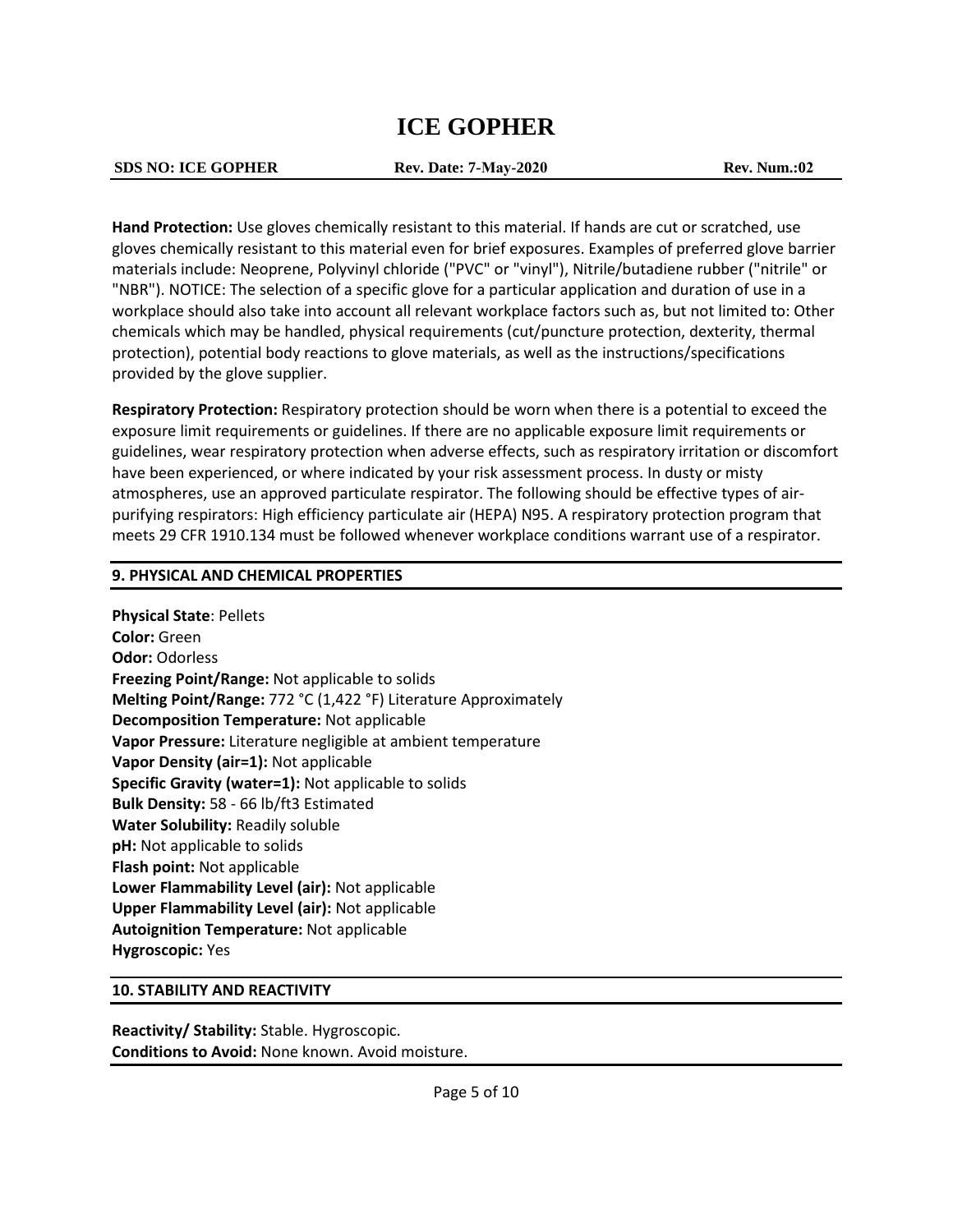| <b>SDS NO: ICE GOPHER</b> | <b>Rev. Date: 7-May-2020</b> | Rev.Num.:02 |  |
|---------------------------|------------------------------|-------------|--|

**Incompatibilities/ Materials to Avoid:** Heat is generated when mixed with water. Spattering and boiling can occur. Avoid contact with: Sulfuric acid. Corrosive when wet. Flammable hydrogen may be generated from contact with metals such as: Zinc. Sodium. Reaction of bromide impurity with oxidizing materials may generate trace levels of impurities such as bromate

#### **Hazardous Decomposition Products:** Does not decompose

Hazardous Polymerization: Will not occur.

#### **11. TOXICOLOGICAL INFORMATION**

#### **TOXICITY DATA:**

**LD50 Oral:** Typical for this family of materials. LD50, Rat 918 - 1,668 mg/kg **LD50 Dermal:** For the major component(s): LD50, Rabbit > 5,000 mg/kg

#### **CHRONIC TOXICITY:**

For the minor component(s): Potassium chloride – In animals, effects have been reported on the following organs after ingestion: Gastrointestinal tract, Heart, and Kidney. Dose levels producing these effects were many times higher than any dose levels expected from exposure due to use. Medical experience with sodium chloride has shown a strong association between elevated blood pressure and prolonged dietary overuse. Related effects could occur in the kidneys.

**CARCINOGENICITY:** This product is not classified as a carcinogen by NTP, IARC or OSHA.

**MUTAGENIC DATA:** The data presented are for the following material: Calcium chloride (CaCl2) – In vitro genetic toxicity studies were negative. The data presented are for the following material: Potassium chloride – In vitro genetic toxicity studies were positive. However, the relevance of this to humans is unknown. For the minor component(s): Sodium chloride – In vitro genetic toxicity studies were predominantly negative.

**DEVELOPMENTAL TOXICITY:** For the major component(s): Did not cause birth defects or any other fetal effects in laboratory animals.

### 12. ECOLOGICAL INFORMATION

### **ECOTOXICITY DATA:**

### **Aquatic Toxicity**:

Material is practically non-toxic to aquatic organisms on an acute basis (LC50/EC50/EL50/LL50 >100 mg/L in the most sensitive species tested)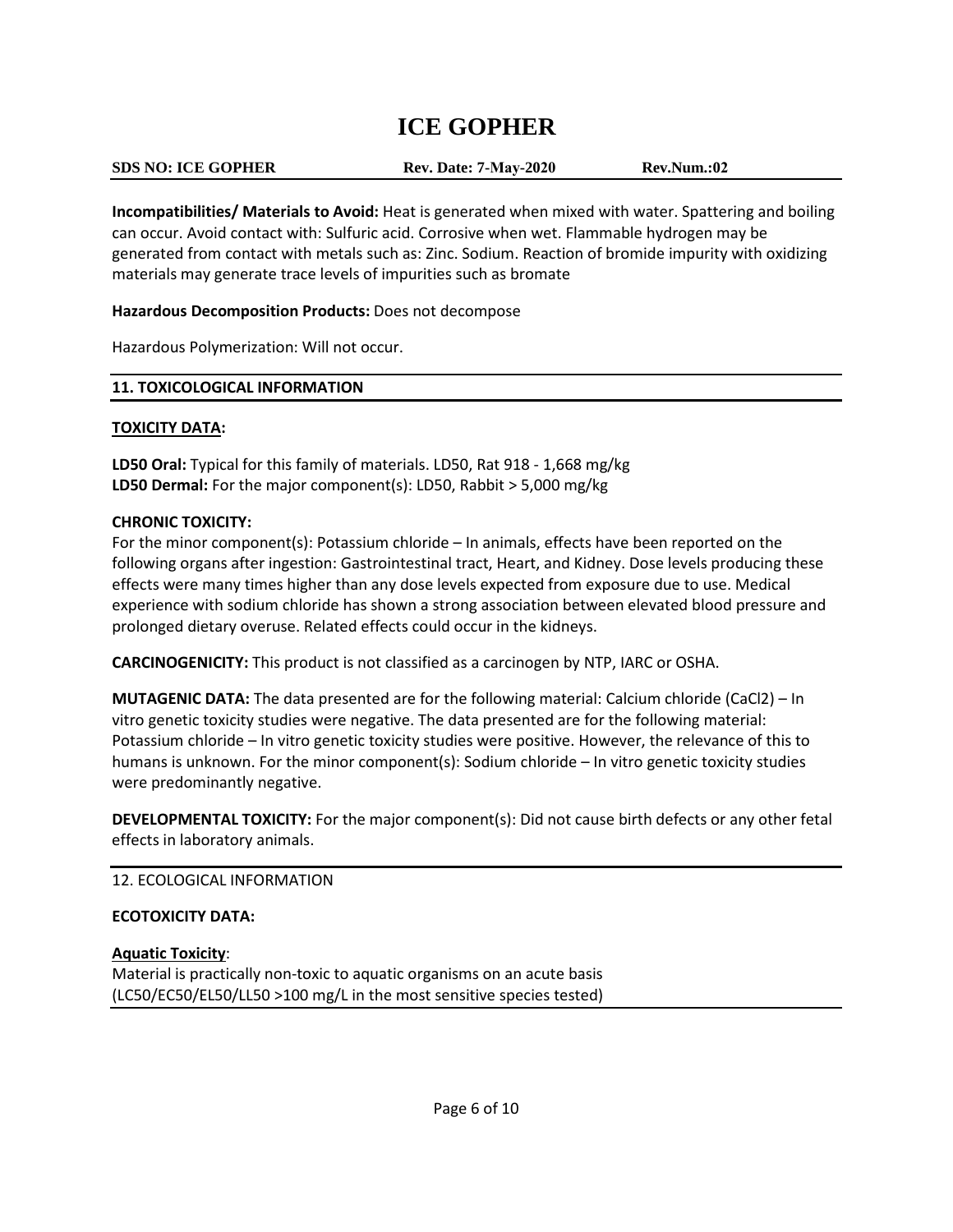#### **SDS NO: ICE GOPHER**

**Rev. Date: 7-May-2020 Rev.Num.:02**

#### **Freshwater Fish Toxicity**:

Calcium Chloride: LC50, bluegill (Lepomis macrochirus): 8,350 – 10,650 mg/l Potassium Chloride: LC50, rainbow trout (Oncorhynchus mykiss), 96 h: 4,236 mg/l Sodium Chloride: LC50, fathead minnow (Pimephales promelas): 10,610 mg/l

#### **Invertebrate Toxicity**:

Calcium Chloride: LC50, water flea Daphnia magna: 759 - 3,005 mg/l Potassium Chloride: EC50, water flea Daphnia magna, 24 h, immobilization: 590 mg/lLC50, water flea Ceriodaphnia dubia, 96 h: 3,470 mg/l Sodium Chloride: LC50, water flea Daphnia magna: 4,571 mg/l

#### **Algae Toxicity**:

Sodium Chloride: IC50, OECD 209 Test; activated sludge, respiration inhibition: > 1,000 mg/l

#### **FATE AND TRANSPORT**:

**BIODEGRADATION**: Biodegradation is not applicable.

**BIOCONCENTRATION**: No bioconcentration is expected because of the relatively high water solubility. Potential for mobility in soil is very high (Koc between 0 and 50). Partitioning from water to n-octanol is not applicable.

\_\_\_\_\_\_\_\_\_\_\_\_\_\_\_\_\_\_\_\_\_\_\_\_\_\_\_\_\_\_\_\_\_\_\_\_\_\_\_\_\_\_\_\_\_\_\_\_\_\_\_\_\_\_\_\_\_\_\_\_\_\_\_\_\_\_\_\_\_\_\_\_\_\_\_\_\_\_\_\_\_\_\_\_\_

#### **13. DISPOSAL CONSIDERATIONS**

Reuse or recycle if possible. All disposal practices must be in compliance with all Federal, State/Provincial and local laws and regulations. Regulations may vary in different locations. Report spills if applicable. Waste characterizations and compliance with applicable laws are the responsibility solely of the waste generator. AS YOUR SUPPLIER, WE HAVE NO CONTROL OVER THE MANAGEMENT PRACTICES OR MANUFACTURING PROCESSES OF PARTIES HANDLING OR USING THIS MATERIAL. THE INFORMATION PRESENTED HERE PERTAINS ONLY TO THE PRODUCT AS SHIPPED IN ITS INTENDED CONDITION AS DESCRIBED IN MSDS SECTION: Composition Information. FOR UNUSED & UNCONTAMINATED PRODUCT, the preferred options include sending to a licensed, permitted: Landfill and waste water treatment system.

#### **14. TRANSPORT INFORMATION**

#### **U.S. DOT 49 CFR 172.101:**

**Status:** Not regulated

**CANADIAN TRANSPORTATION OF DANGEROUS GOODS:**  Status: Not regulated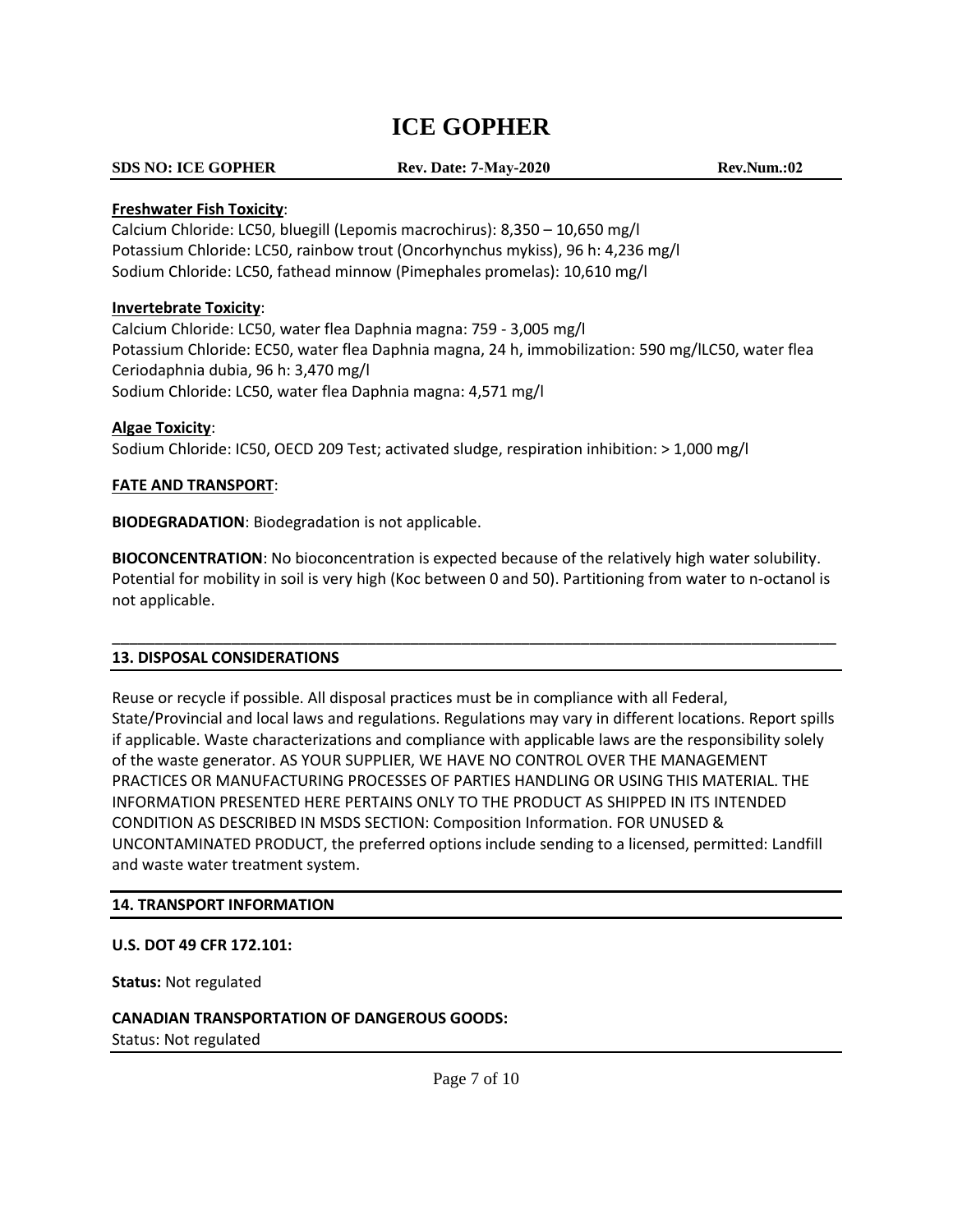#### **SDS NO: ICE GOPHER**

**Rev. Date: 7-May-2020 Rev. Num.:02**

#### **15. REGULATORY INFORMATION**

#### **U.S. REGULATIONS**

#### **-OSHA REGULATORY STATUS**:

This material is considered hazardous by the OSHA Hazard Communication Standard (29 CFR 1910.1200)

#### **-CERCLA SECTIONS 102a/103 HAZARDOUS SUBSTANCES (40 CFR 302.4):** Not regulated.

#### **-EPCRA EXTREMELY HAZARDOUS SUBSTANCES (40 CFR 355.30):** Not regulated

#### **-EPCRA SECTIONS 311/312 HAZARD CATEGORIES (40 CFR 370.10):**

Acute Health Hazard

#### **-EPCRA SECTION 313 (40 CFR 372.65):**

To the best of our knowledge, this product does not contain chemicals at levels which require reporting under this statute.

#### **-OSHA PROCESS SAFETY (PSM) (29 CFR 1910.119):** Not regulated

#### **NATIONAL INVENTORY STATUS**

**-U.S. INVENTORY STATUS: Toxic Substance Control Act (TSCA):** All components are listed or exempt

**-TSCA 12(b):** This product is not subject to export notification

**-Canadian Chemical Inventory:** Canadian Chemical Inventory:

#### **STATE REGULATIONS**

**California Proposition 65:** This product is not listed, but it may contain impurities/trace elements known to the State of California to cause cancer or reproductive toxicity as listed under Proposition 65 State Drinking Water and Toxic Enforcement Act. WARNING: This product (when used in aqueous formulations with a chemical oxidizer such as ozone) may react to form calcium bromate, a chemical known to the State of California to cause cancer.

| <b>Calcium Chloride</b>                                        |  |  |  |  |
|----------------------------------------------------------------|--|--|--|--|
| <b>California Proposition 65 Cancer WARNING:</b><br>Not Listed |  |  |  |  |
|                                                                |  |  |  |  |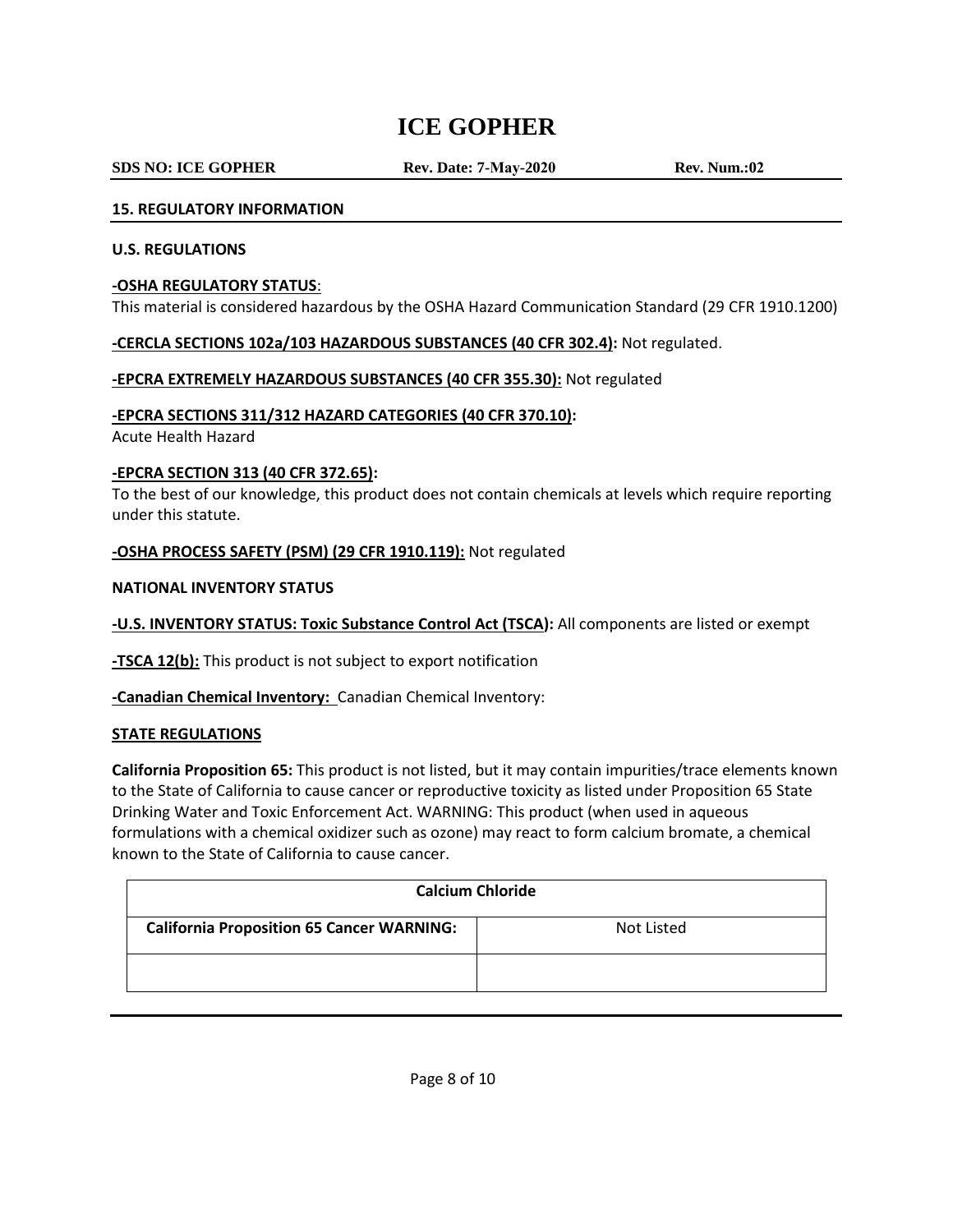| <b>Rev. Date: 7-May-2020</b><br><b>SDS NO: ICE GOPHER</b>       | Rev. Num.:02      |  |  |  |  |
|-----------------------------------------------------------------|-------------------|--|--|--|--|
| <b>Calcium Chloride</b>                                         |                   |  |  |  |  |
| California Proposition 65 CRT List - Male                       | <b>Not Listed</b> |  |  |  |  |
| reproductive toxin:                                             |                   |  |  |  |  |
| California Proposition 65 CRT List - Female reproductive toxin: | Not Listed        |  |  |  |  |
| Massachusetts Right to Know Hazardous Substance List            | Not Listed        |  |  |  |  |
| New Jersey Right to Know Hazardous Substance List               | Not Listed        |  |  |  |  |
| New Jersey Special Health Hazards Substance List                | Not Listed        |  |  |  |  |
| New Jersey - Environmental Hazardous Substance List             | Not Listed        |  |  |  |  |
| Pennsylvania Right to Know Hazardous Substance List             | Not Listed        |  |  |  |  |
| Pennsylvania Right to Know Special Hazardous Substances         | Not Listed        |  |  |  |  |
| Pennsylvania Right to Know Environmental Hazard List            | Not Listed        |  |  |  |  |
| Rhode Island Right to Know Hazardous Substance List             | Not Listed        |  |  |  |  |
| <b>Potassium Chloride</b>                                       |                   |  |  |  |  |
| <b>California Proposition 65 Cancer WARNING:</b>                | Not Listed        |  |  |  |  |
| California Proposition 65 CRT List - Male reproductive toxin:   | Not Listed        |  |  |  |  |
| California Proposition 65 CRT List - Female reproductive toxin: | Not Listed        |  |  |  |  |
| Massachusetts Right to Know Hazardous Substance List            | Not Listed        |  |  |  |  |
| New Jersey Right to Know Hazardous Substance List               | Not Listed        |  |  |  |  |
| New Jersey Special Health Hazards Substance List                | Not Listed        |  |  |  |  |
| New Jersey - Environmental Hazardous Substance List             | Not Listed        |  |  |  |  |
| Pennsylvania Right to Know Hazardous Substance List             | Not Listed        |  |  |  |  |
| Pennsylvania Right to Know Special Hazardous Substances         | Not Listed        |  |  |  |  |
| Pennsylvania Right to Know Environmental Hazard List            | Not Listed        |  |  |  |  |
| Rhode Island Right to Know Hazardous Substance List             | Not Listed        |  |  |  |  |
| Sodium chloride                                                 |                   |  |  |  |  |
| California Proposition 65 Cancer WARNING:                       | Not Listed        |  |  |  |  |
| California Proposition 65 CRT List - Male                       | Not Listed        |  |  |  |  |
| California Proposition 65 CRT List - Female reproductive toxin: | Not Listed        |  |  |  |  |
| Massachusetts Right to Know Hazardous Substance List            | Not Listed        |  |  |  |  |
| New Jersey Right to Know Hazardous Substance List               | Not Listed        |  |  |  |  |
| New Jersey Special Health Hazards Substance List                | Not Listed        |  |  |  |  |
| New Jersey - Environmental Hazardous Substance List             | Not Listed        |  |  |  |  |
| Pennsylvania Right to Know Hazardous Substance List             | Not Listed        |  |  |  |  |
| Pennsylvania Right to Know Environmental Hazard List            | Not Listed        |  |  |  |  |
| Pennsylvania Right to Know Special Hazardous Substances         | Not Listed        |  |  |  |  |
| Rhode Island Right to Know Hazardous Substance List             | Not Listed        |  |  |  |  |

#### **CANADIAN REGULATIONS**

This product has been classified in accordance with the hazard criteria of the Controlled Products Regulations and the SDS contains all the information required by the Controlled Products Regulations. **WHMIS - Classifications of Substances:**

• D2B - Poisonous and Infectious Material; Materials causing other toxic effects - Toxic material